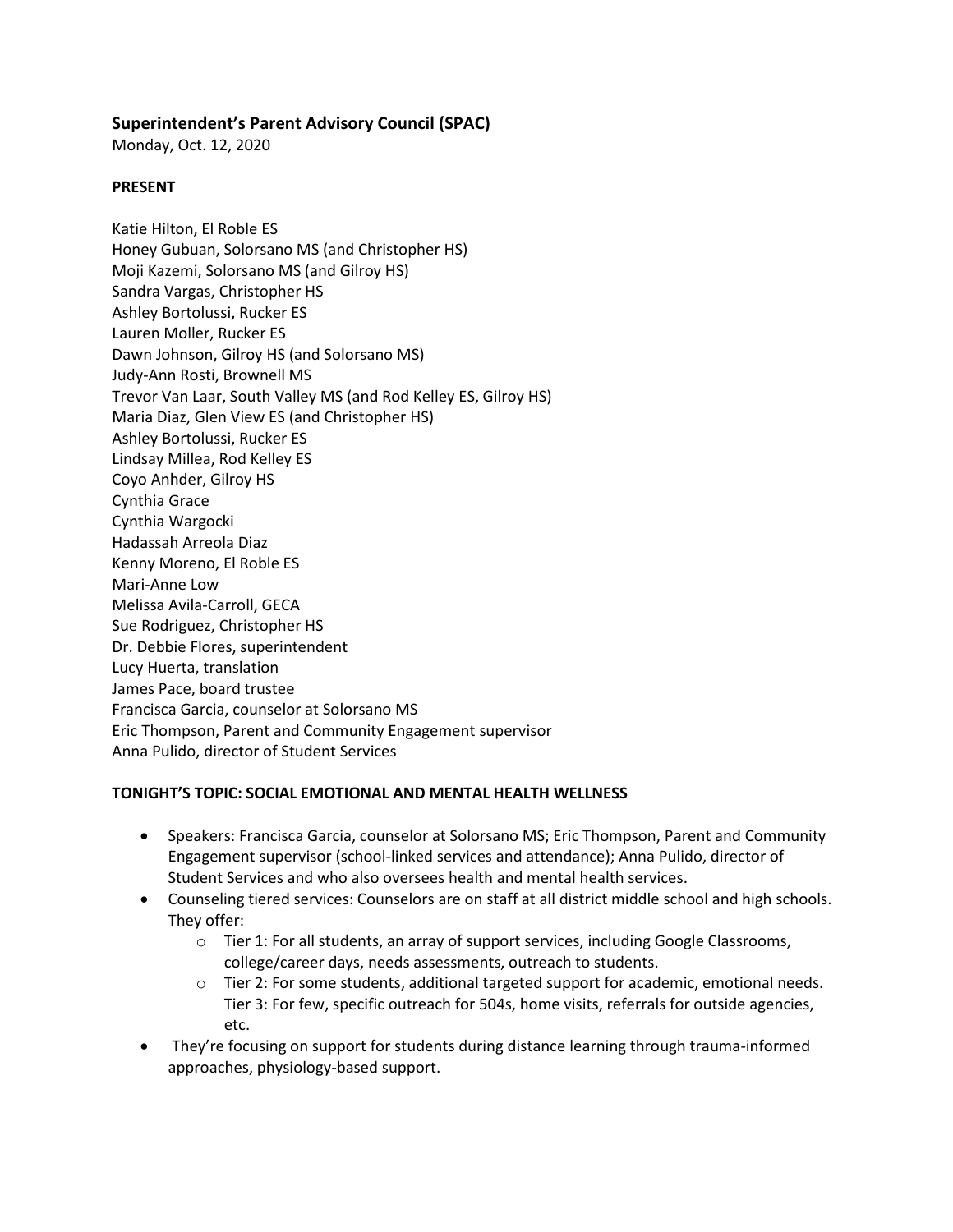- School-linked services are at all schools to provide connections to mental health, medical, food, shelter resources. Two main agencies are Community Services and Rebekah's Children's Services. Also work with Differential Response (no insurance requirement), Diva Diversity, Discovery Counseling Center (individual counseling; no insurance requirements).
- PEI program: assessment, case management, individual/family counseling, crisis intervention, one-on-one family services, referral and linkage.
- School-linked services require full-scope Medi-Cal, also provides behavioral support, crisis intervention.
- How to access services:
	- o Elementary: Contact teacher/principal/Eric for counseling referral.
	- o Middle School: Teacher/school counselor/SLS coordinator Elizabeth Perez for counseling referral.
	- o High school: Teacher/AC/SLS coordinator Nancy Herrera for counseling referral.
- Crisis lines are available through community Solutions and county behavioral health.
- Gilroy Strong Resiliency Center: Drop-in counseling; resources and referrals.
- During the pandemic, some services have been expanded to include more students.
- Presentation will be forwarded to committee members.
- The middle schools have included a weekly class period to address socioemotional topics (Eagle Time, Bruin Time, Tiger Time). The counselors are developing their own curriculum.

# **SUPERINTENDENT'S REPORT**

- **Reopening Planning Process** 
	- o Planning committee (and subcommittees) has reconvened to discuss the reopening process.
	- $\circ$  The county has moved into the state's Tier 2 and schools have the option to open. But GUSD also has to adhere to County PHD and SCCOE requirements. Those mandates are in a 50-page report issued by the County on Sept. 22 (the link to the report will be sent to the committee). Mandates include: social-distancing between desks; mask requirement for all students and staff the whole school day.
	- $\circ$  To reopen, the district has to document how each mandate is met. The district cannot meet all mandates at this time.
	- $\circ$  Dr. Flores will update the board where the district stands in the process at Thursday's board meeting and maybe again in December.
	- $\circ$  Students, parents and staff were surveyed in last few weeks. Thousands of responses were received. Student responses / parent responses showed about half are comfortable with returning to school. Most of staff surveyed said they're not comfortable returning.
	- $\circ$  Most districts in county are not planning to bring students back before the winter break.
	- $\circ$  Districts are not required to request waivers to reopen (after the county moved to a different tier on Sept. 22). But districts are required to post their plans before reopening.
- Questions from committee:
	- $\circ$  Will families know if the district plans to reopen? Families will have advance notice when a decision is made with how to proceed with rest of the school year.
	- $\circ$  Do you expect the mandates to change? We don't know if mandates will change but they haven't changed or been eliminated since July and some have become stricter.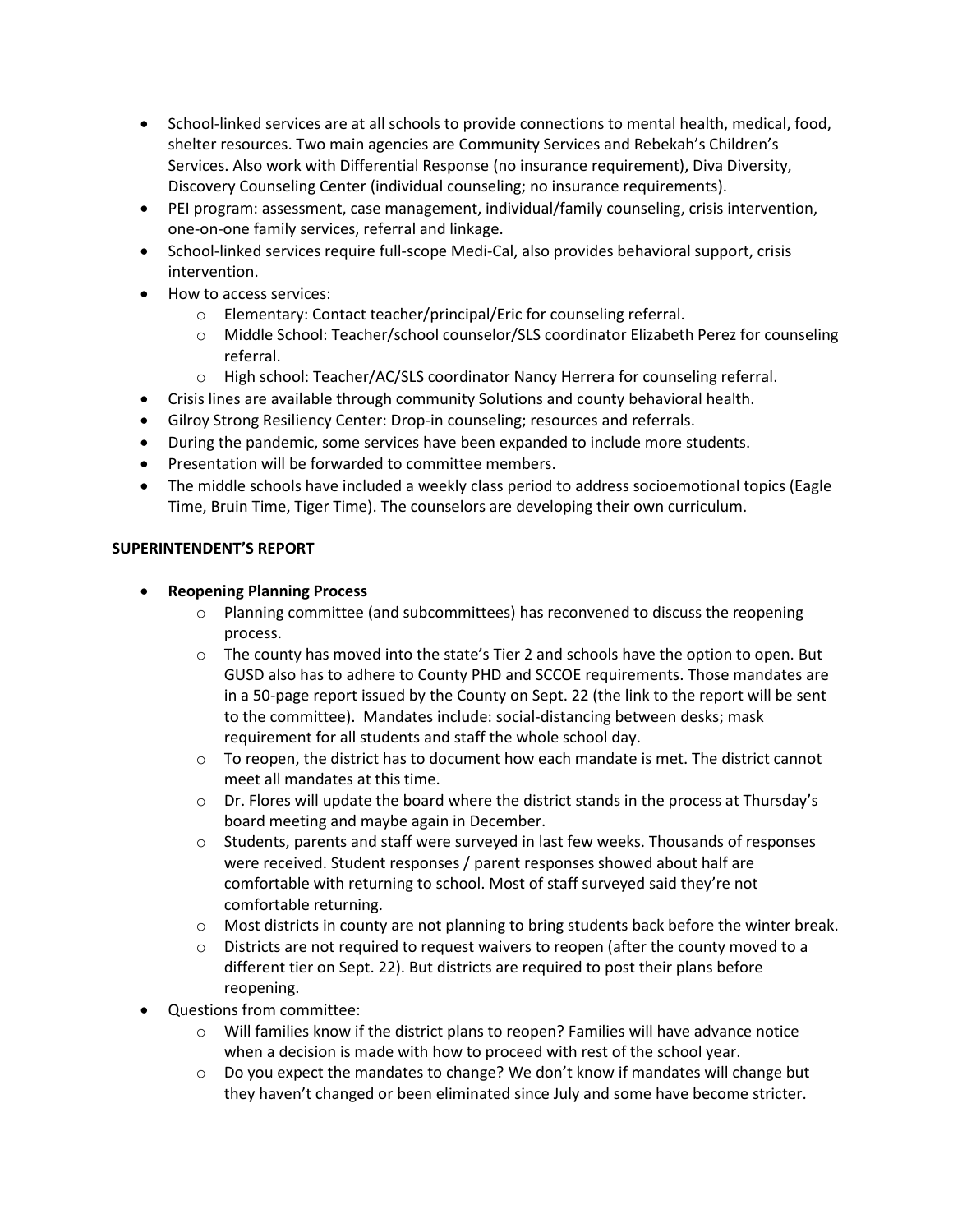- $\circ$  Is the district looking at how other schools have done with reopening? The county and district are looking at data nationwide as well as worldwide to study what has been done and what has worked.
- $\circ$  Who got the surveys? Surveys were sent to all families enrolled at district schools via their information listed on Aeries and any other way we could reach them. VLA families got separate surveys. Families who decided to homeschool this year were not surveyed.
- o Why have private schools in Gilroy opened? Structures of non-district schools are different, e.g. they are much smaller, have less students, do not meet the same mandates for funding.
- $\circ$  Is the district planning for reopening? Yes, the district is considering what it would take to reopen.

# **Purchase of New Computers**

- o Recommendation to spend \$3.29M in COVID-relief funds to buy 6,048 Chromebooks is going to the board Thursday. These computers wil; 1) replace devices that are reaching end-of-life and 2) help provide more support to students who need better devices during distance learning.
- $\circ$  If students have trouble doing their work with their available devices, families should be communicating with their teachers to find a solution or compromise. Dr. Flores will ask the IT director to follow up with digital design teachers at both high schools to see how curriculum can be supported by available devices.

### **Latest Enrollment Information**

- o The first Wednesday in October is CBEDs day, which is when the district reports enrollment to the state. The number reported was 280 less than a year ago. The district was expecting it to be closer to 100 less students. This represents a loss of funding of \$3M.
- $\circ$  We won't know until we're back to in-person learning if this was a normal decline because lower birth rate or because of distance learning.

#### **Board Appointment & Elections**

 $\circ$  Trustee James Pace was appointed the fill the vacancy in his trustee area. He'll be serving another four years.

# **Fire & Earthquake Drills**

 $\circ$  The state is still requiring these drills. Wednesday is the Great American Shakeout.

#### **Additional questions from committee**

- $\circ$  Some families are still waiting for hotspots and/or internet access. While they wait, are hard-copy packets available? Please let families know to email their principals so their needs can be assessed. Hotspots can be provided. But, some areas of Gilroy just can't get internet access. About 50 children have been brought into Rucker ES to access distance learning from the campus.
- o Will state testing change? As of now, the state will require testing this year. That's part of the reason the district just conducted benchmark tests. For accommodations, families should discuss these needs with their case managers to make sure accommodations are made during testing. (Also, assessments are being done in person.)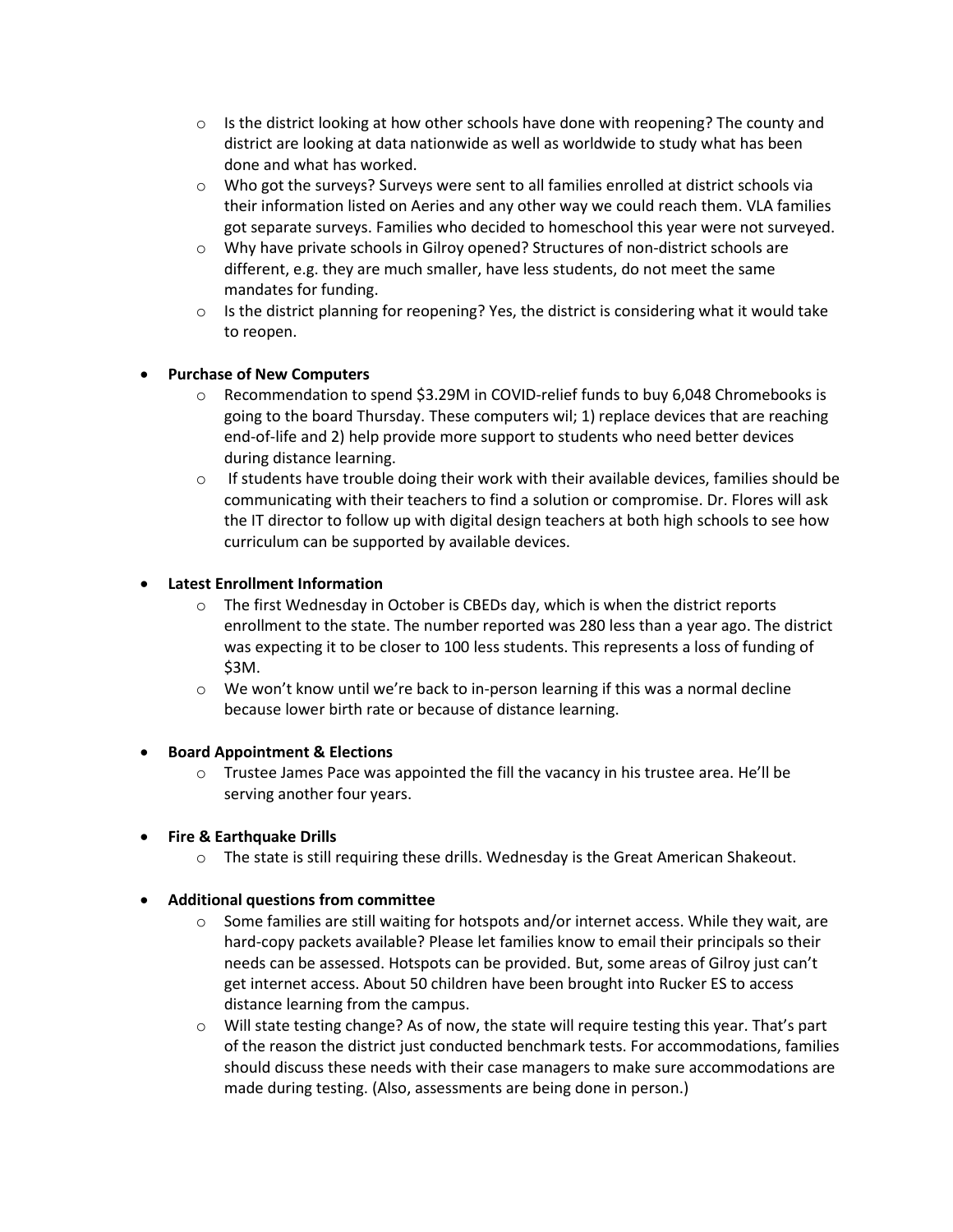- $\circ$  For students who are going to day care and need access there, how can they can get a hotspot? Families should reach out to their principal and let them know the specific issues so their needs can be assessed. Dr. Flores' goal is to that every student has a reliable connection or a spot at one of the sites offering access.
- $\circ$  What technology support has been given to staff? Teachers have the option to work in their classroom or at home. On campus, they have access to tools they need. At home, they can borrow some tools from their schools (e.g. second monitors) but they have also been buying things on their own. To acknowledge these expenses, a recommendation to provide a one-time stipend is going to the board Thursday for all staff.
- $\circ$  From Gilroy HS parents, why is graduation on Thursday night vs. Friday night? Many people thought it was supposed to be Friday night this year.
- $\circ$  Is the pledge a requirement? Yes, it is an Ed Code requirement. Dr. Flores recently sent a reminder to the principals. She'll forward that requirement to the committee.
- $\circ$  Will the results of the survey be released to families? Yes, they'll be released as a summary but they'll first be shared with the planning committee and board.
- o Are site councils continuing? They are a required. Dr. Flores will remind principals that these need to happen.
- o What happens to materials/belongings still at Brownell MS? Dr. Flores will follow up with principal to see options for things like library books.

### **SPAC REPRESENTATIVE REPORTS**

- **Brownell MS:** Band is working with the Christopher HS band boosters to organize and raise money. Friday fun day was launched via Zoom, which was a good way for kids to connect with others. ASB has started up again. Report cards are going home soon.
- **Christopher HS:** Senior parent night had about 350 participants between CHS and Gilroy HS. End of quarter went pretty well. Athletic teams have started conditioning with safety protocols in place.
- **Glen View ES:** Picture day went well. Retake will be Nov. 16. Teachers have started to discuss fire and quake drills. Principal and staff will begin home visits to students who haven't been attending. Power School has started at Glen View for students who need reliable access. Science curriculum has been delivered and will soon be distributed.
- **Luigi ES:** Chipotle fundraiser was last week and went well, despite some technical hiccups. Virtual book fair is going on. Halloween plans are being discussed.
- **Gilroy HS:** Senior parent night and virtual college fair went well. Club rush is coming up with new virtual format. Principal and admin will have a drive-through lunch for teachers. Virtual rally is 10/23. Pumpkin carving contest and dress-up day for Halloween.
- **Rod Kelley ES:** Picture day was early October. Gizditch pie fundraiser is happening. Parent club is meeting. Tutoring for parents will help address any tech problems. Mrs. Salcido has been meeting with grade-level parents in last few weeks. Distribution of materials and storybook dress-up day will be same day.
- **Las Animas ES:** Picture day went well. HSC coordinated a teacher breakfast to recognize their hard work. Online book fair is going on. Friday Flowers fundraiser will be in January. Arts Alive lesson and material distribution are being organized. Last year's yearbooks arrived.
- **GECA:** Parent club has had a couple of meetings. Restaurant fundraisers are being set up. Freshmen families are setting up a virtual social. College week is coming up. GECA admissions for new class of freshmen has opened up.